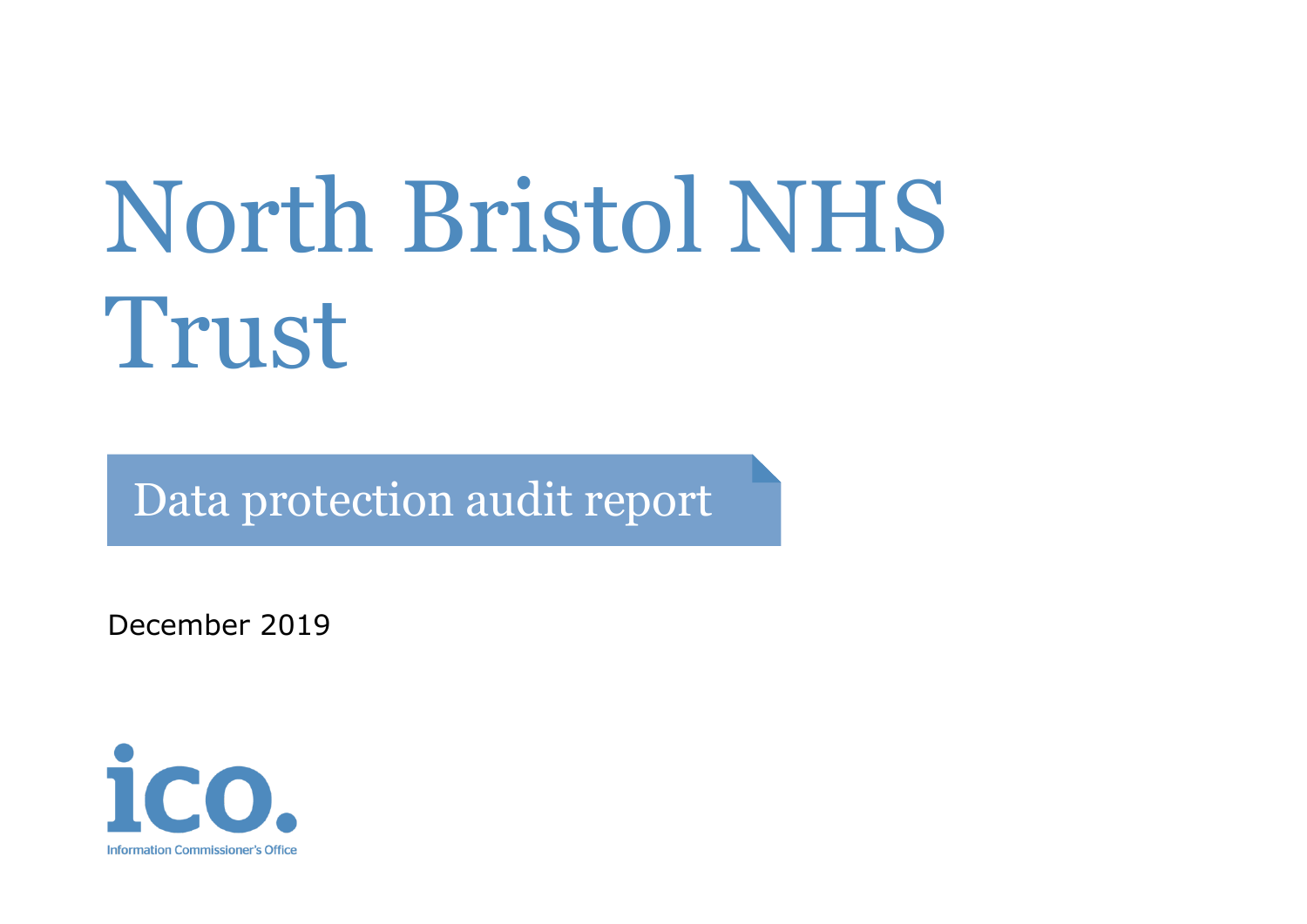# Executive summary



## Audit Methodology

The Information Commissioner is responsible for enforcing and promoting compliance with the General Data Protection Regulation (GDPR), the Data Protection Act 2018 (DPA18) and other data protection legislation. Section 146 of the DPA18 provides the Information Commissioner's Office (ICO) with the power to conduct compulsory audits through the issue of assessment notices. Section 129 of the DPA18 allows the ICO to carry out consensual audits. The ICO sees auditing as a constructive process with real benefits for controllers and so aims to establish a participative approach.

The ICO approached North Bristol NHS Trust (the Trust) in June of 2019 and suggested the potential benefit of an audit. The Trust welcomed the opportunity to participate in the audit and ICO auditors visited the Trust in November of 2019.

The purpose of the audit is to provide the Information Commissioner and North Bristol NHS Trust with an independent assurance of the extent to which the Trust, within the scope of this agreed audit, is complying with data protection legislation.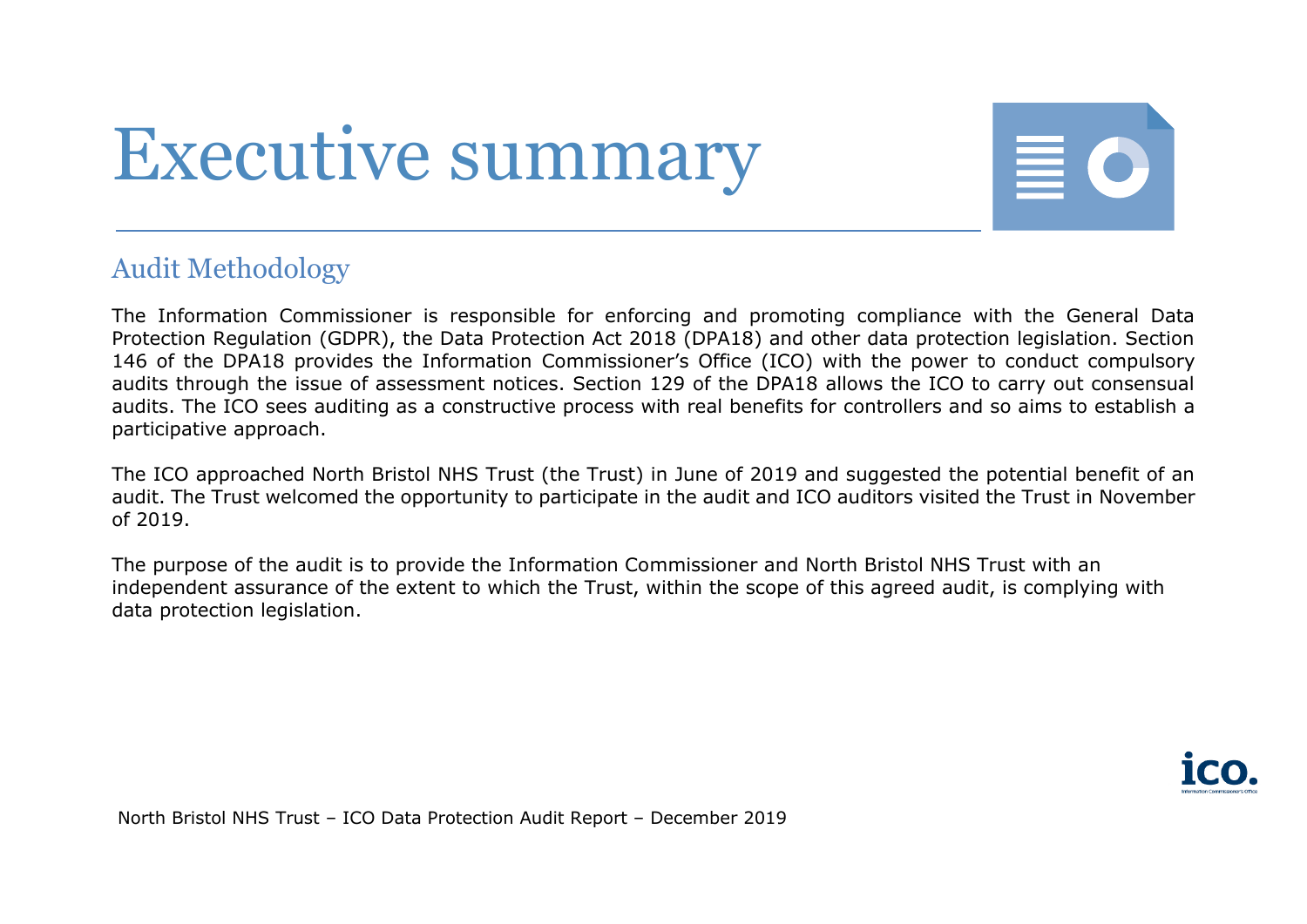It was agreed that the audit would focus on the following area(s):

| <b>Scope Area</b>                  | <b>Description</b>                                                                                                                                                                                                                                |  |
|------------------------------------|---------------------------------------------------------------------------------------------------------------------------------------------------------------------------------------------------------------------------------------------------|--|
| <b>Cyber Security</b>              | The extent to which the organisation has technical and organisational measures in<br>place to protect personal data from external and internal attacks on<br>confidentiality, integrity and availability.                                         |  |
| Personal Data Breach<br>Management | The extent to which the organisation has measures in place to detect, assess and<br>respond to security breaches involving personal data, to record them appropriately<br>and notify the supervisory authority and individuals where appropriate. |  |
| <b>Business Continuity</b>         | The extent to which the organisation has measures in place to ensure that<br>personal data and data subjects are not adversely affected in the event of<br>significant functional impacts on the organisation.                                    |  |

The audit was conducted following the Information Commissioner's data protection audit methodology. The key elements of this are a desk-based review of selected policies and procedures, on-site visits including interviews with selected staff, and an inspection of selected records.

Where weaknesses were identified recommendations have been made, primarily around enhancing existing processes to facilitate compliance with data protection legislation. In order to assist the Trust in implementing the recommendations each has been assigned a priority rating based upon the risks that they are intended to address. The ratings are assigned based upon the ICO's assessment of the risks involved. North Bristol NHS Trust's priorities and risk appetite may vary and, therefore, they should undertake their own assessments of the risks identified.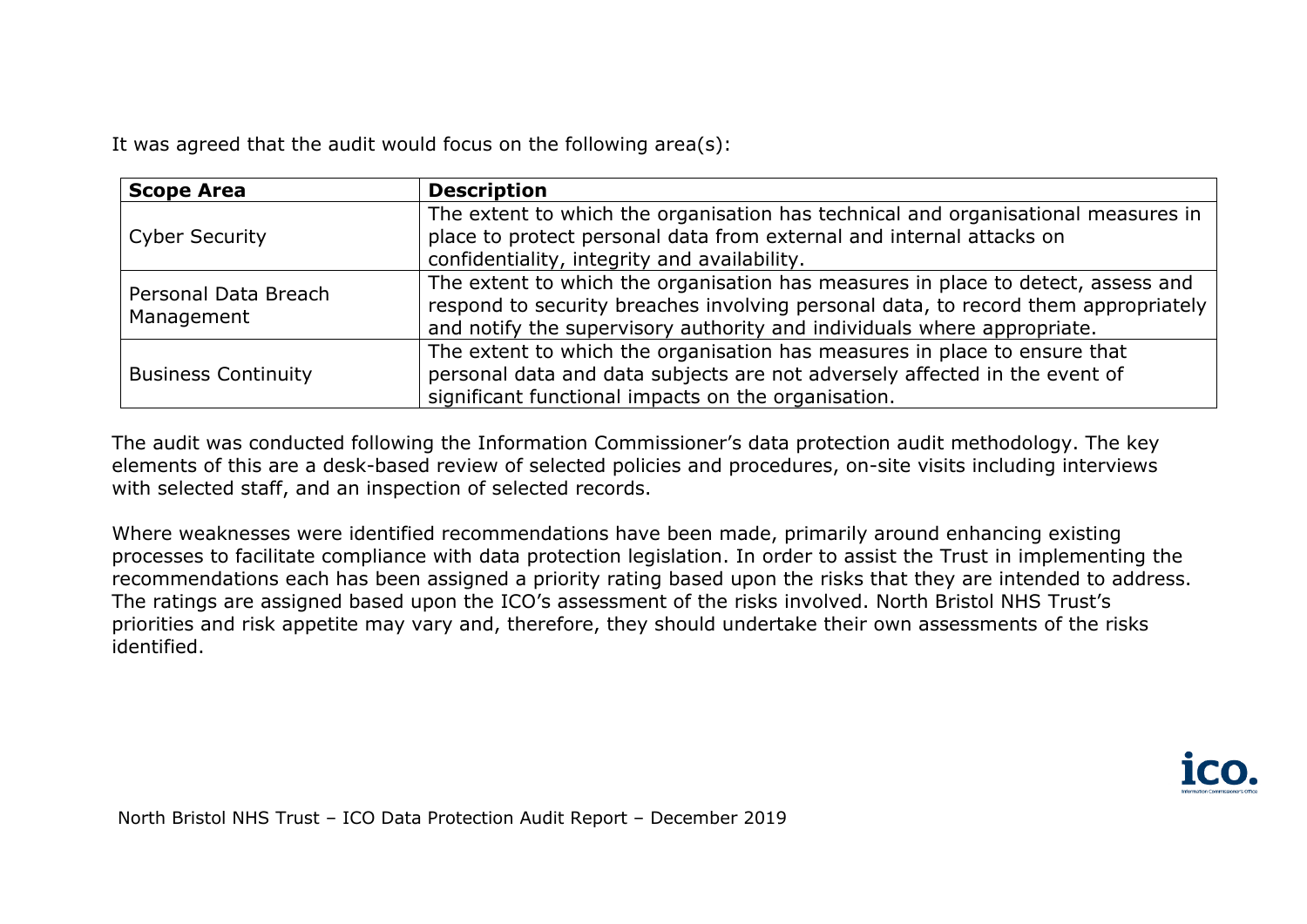# Audit Summary

| <b>Audit Scope Area</b>            | <b>Assurance Rating</b> | <b>Overall Opinion</b>                                                                                                                                                                                                                                                                                     |
|------------------------------------|-------------------------|------------------------------------------------------------------------------------------------------------------------------------------------------------------------------------------------------------------------------------------------------------------------------------------------------------|
| <b>Cyber Security</b>              | Reasonable              | There is a reasonable level of assurance that<br>processes and procedures are in place and are<br>delivering data protection compliance. The audit has<br>identified some scope for improvement in existing<br>arrangements to reduce the risk of non-compliance<br>with data protection legislation.      |
| Personal Data Breach<br>Management | Limited                 | There is a limited level of assurance that processes<br>and procedures are in place and are delivering data<br>protection compliance. The audit has identified<br>considerable scope for improvement in existing<br>arrangements to reduce the risk of non-compliance<br>with data protection legislation. |
| <b>Business Continuity</b>         | Limited                 | There is a limited level of assurance that processes<br>and procedures are in place and are delivering data<br>protection compliance. The audit has identified<br>considerable scope for improvement in existing<br>arrangements to reduce the risk of non-compliance<br>with data protection legislation. |

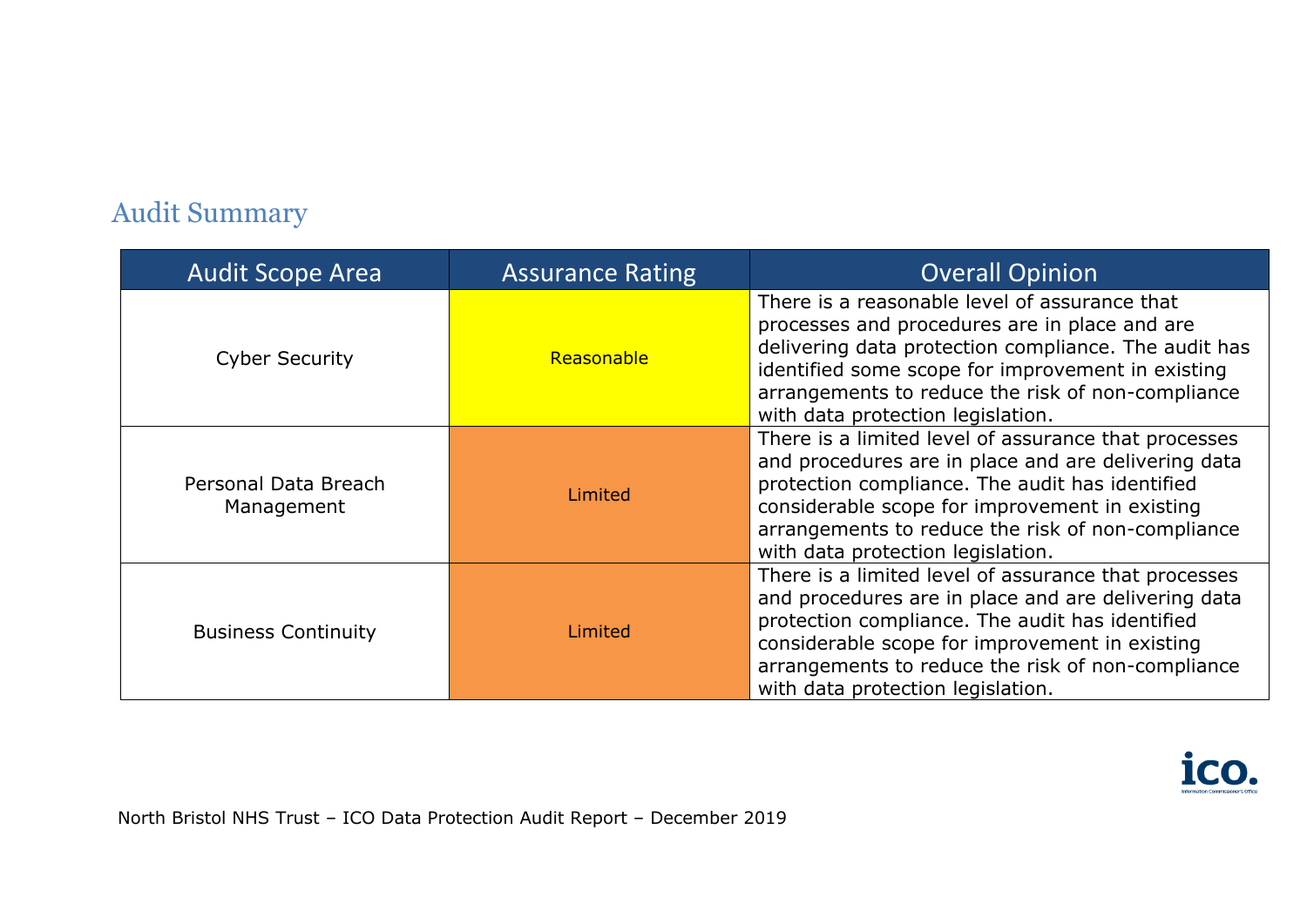# Priority Recommendations



<u>ico</u>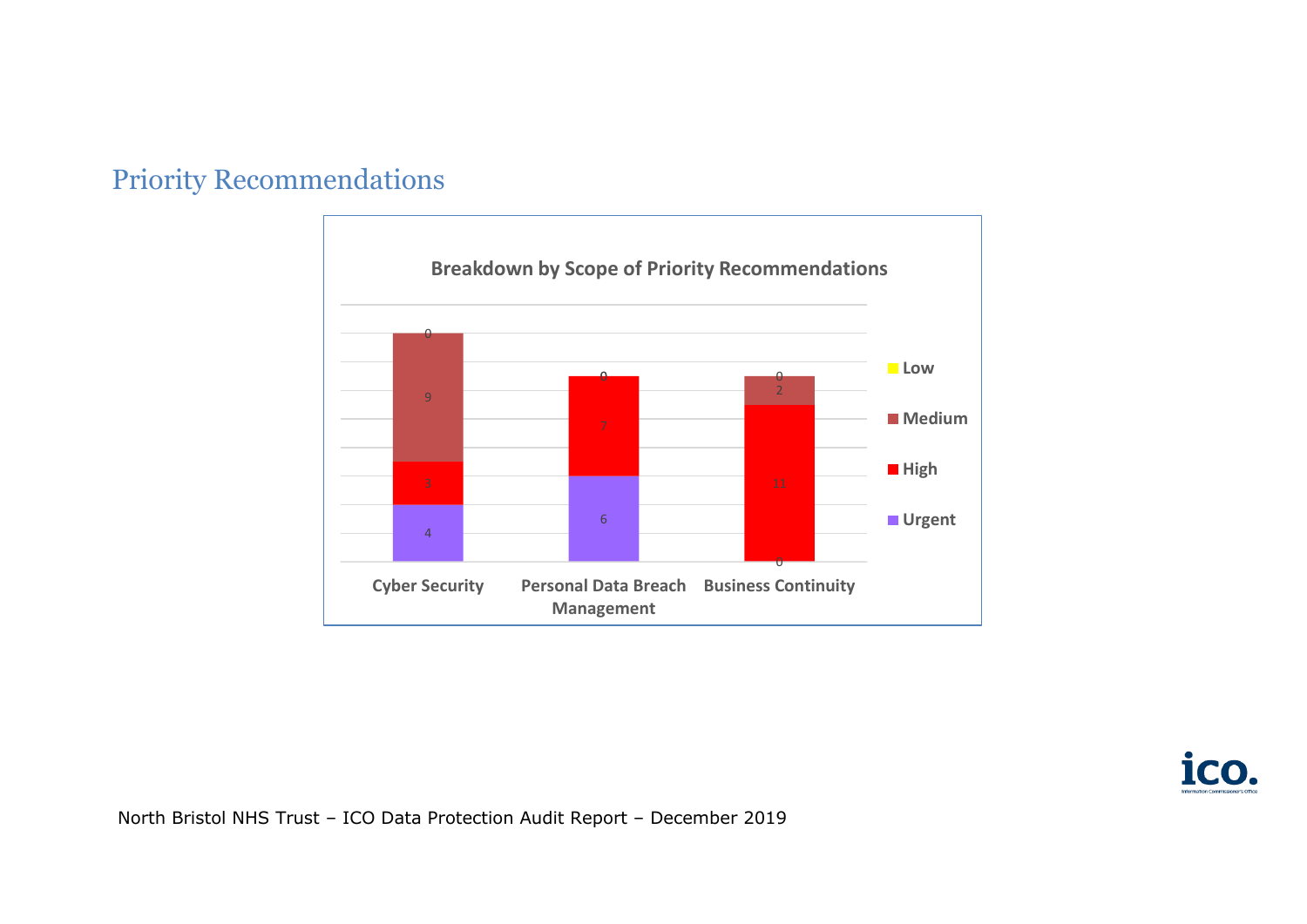## Areas for Improvement

#### **Cyber-security**

The Trust should build in more regular reviews of its cybersecurity policies and practices to ensure compliance and to measure effectiveness in a more documented and formal basis. In particular, there needs to be a Trust wide clear desk policy with regular physical security spot checks to make sure staff are adhering to this and other measures.

The Trust should review its use of removeable media to ensure it is properly controlled and accounted for. An asset register detailing a full inventory of removable media in use and ownership should be maintained with regular checks to confirm accuracy. Endpoint controls should be secured or controlled to prevent unauthorised use.

The Trust has longstanding and close working relationships with many of its key 3<sup>rd</sup> party suppliers however it needs to ensure good cybersecurity practices form the basis for all 3<sup>rd</sup> party contracts and that the Trust have documented evidence that these are included. The Trust should also carry out regular audits/inspections to gain their own assurances.

The Trust should expand their policy on log retention to ensure they are capturing the necessary data to account for all processing activities. Furthermore, any analysis should flag up breaches and/or suspicious activity in a timely proactive manner.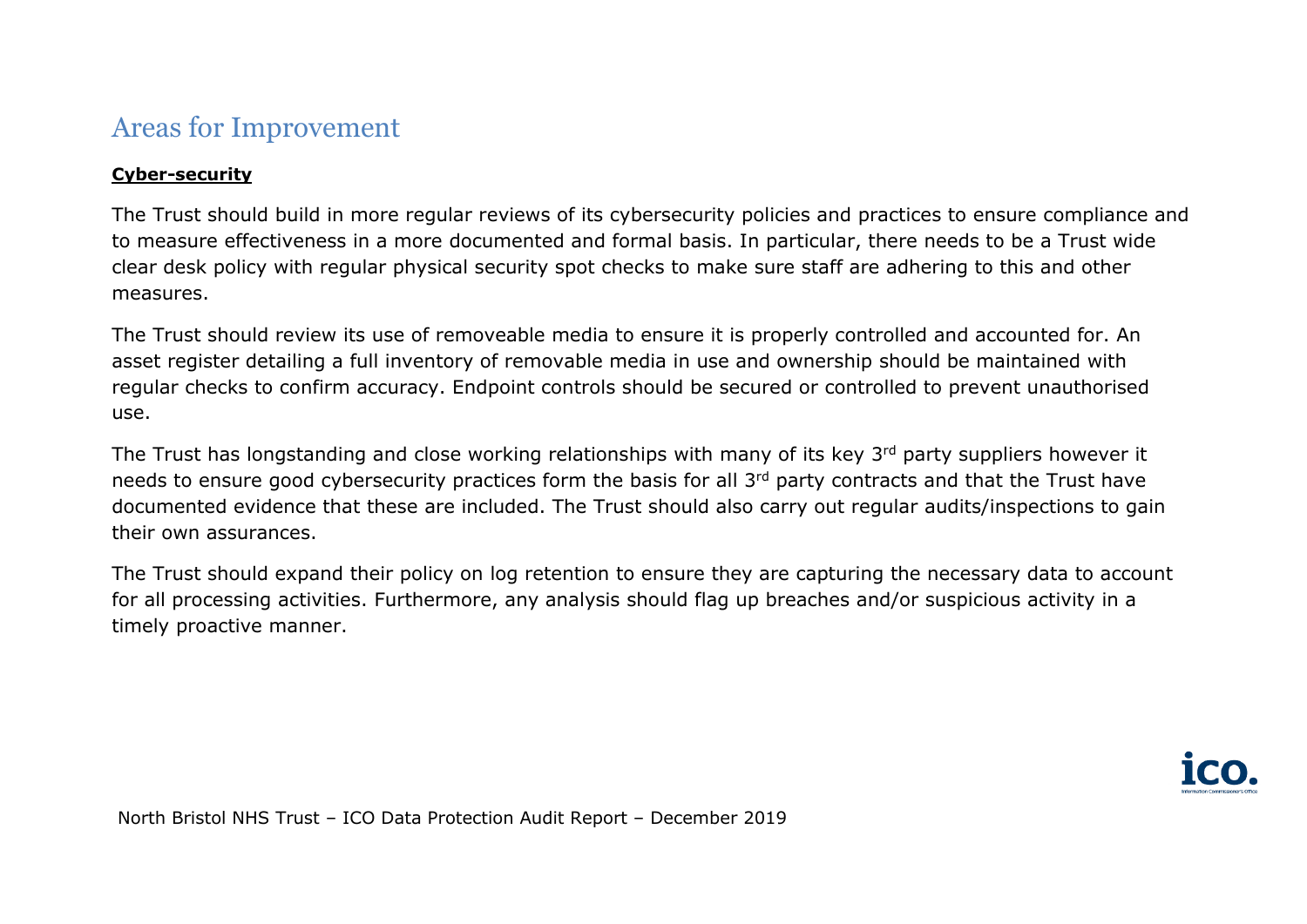#### **Personal Data Breach Management**

The Trust should develop and publish emergency breach procedures and ensure that there is specific guidance on how to correctly report data breaches in Datix. It should also ensure that all breaches are entered into Datix, so that a full picture of breach risk can be formed.

The Trust should formally monitor and analyse breaches reported via Datix, to include time lags between incident dates and actual reporting and follow up on actions taken to prevent re-occurrence. Breach KPIs should be reported into senior management and any trends should inform both annual data protection training and staff awareness programmes.

The Trust should improve the DPOs day to day visibility over breach information and ensure it creates an Information Governance Risk Register where the various types of breach risk can be analysed and assessed.

The Trust should ensure that senior staff undertake specialised data breach training and that general staff training includes the three breach types and not just confidentiality.

#### **Business continuity:**

The Trust should ensure that any missing disaster recovery procedures are written up and ensure that manual fallback procedures are in place that mirror electronic workflows.

The Trust should ensure that testing of disaster recovery plans includes cross-functional exercises, so that it can be sure that (non-) clinical operations and IM&T can work together seamlessly.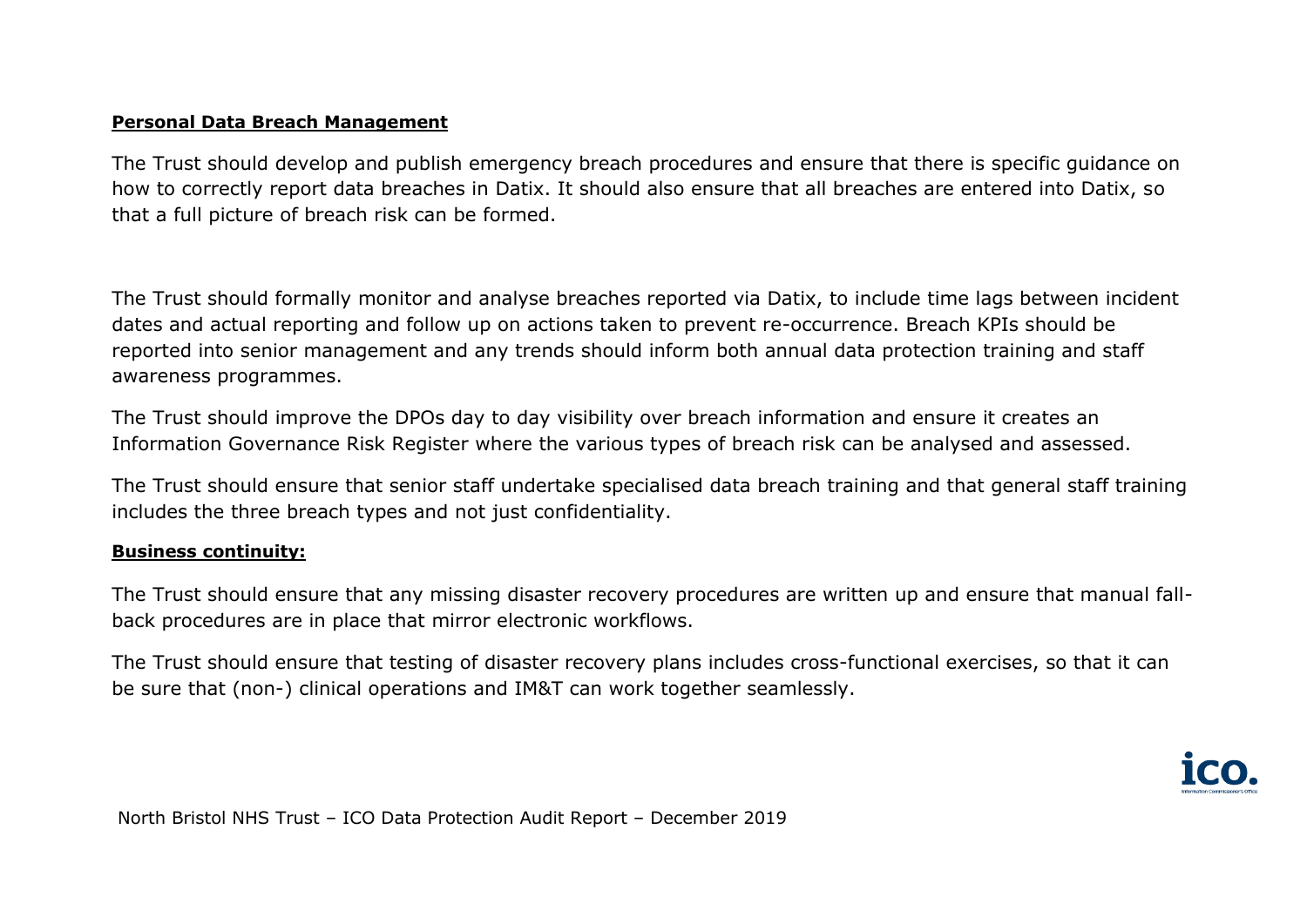The Trust should ensure that it has detailed business continuity / disaster recovery plans in place with third parties. These should be periodically tested / audited to give positive assurance that the plans are functioning as described.

Where the Trust has critical remote systems / ongoing service provisions with third parties, it should ensure that any reporting back to the Trust serves to give adequate assurance on business continuity matters.

In addition to Cyber Security and possible sanctions that could be imposed by the CQC, the Trust should reflect the wider risk of non-compliance with GDPR and potential ICO sanctions in its corporate risk register.

# Good Practice

#### **Change Management**

The Trust have an effective IT change management fully embedded procedure in place. It covers all access management, acting as a catch all for all departments, all employees, all individuals who require access to the computer network and all IT systems or applications managed by IT services. It will process standard requests such as joiners, movers and leavers access where approved protocols are in place as well as normal and emergency changes, where an approval process and authorisation has to be achieved. Senior management sign off at the appropriate level and no change is implemented without prior approval from operations. This is all achieved through a detailed policy, weekly change meetings, when the Change Advisory Board meets (emergency changes are escalated to the ECAB) and is subject to a robust review processes.